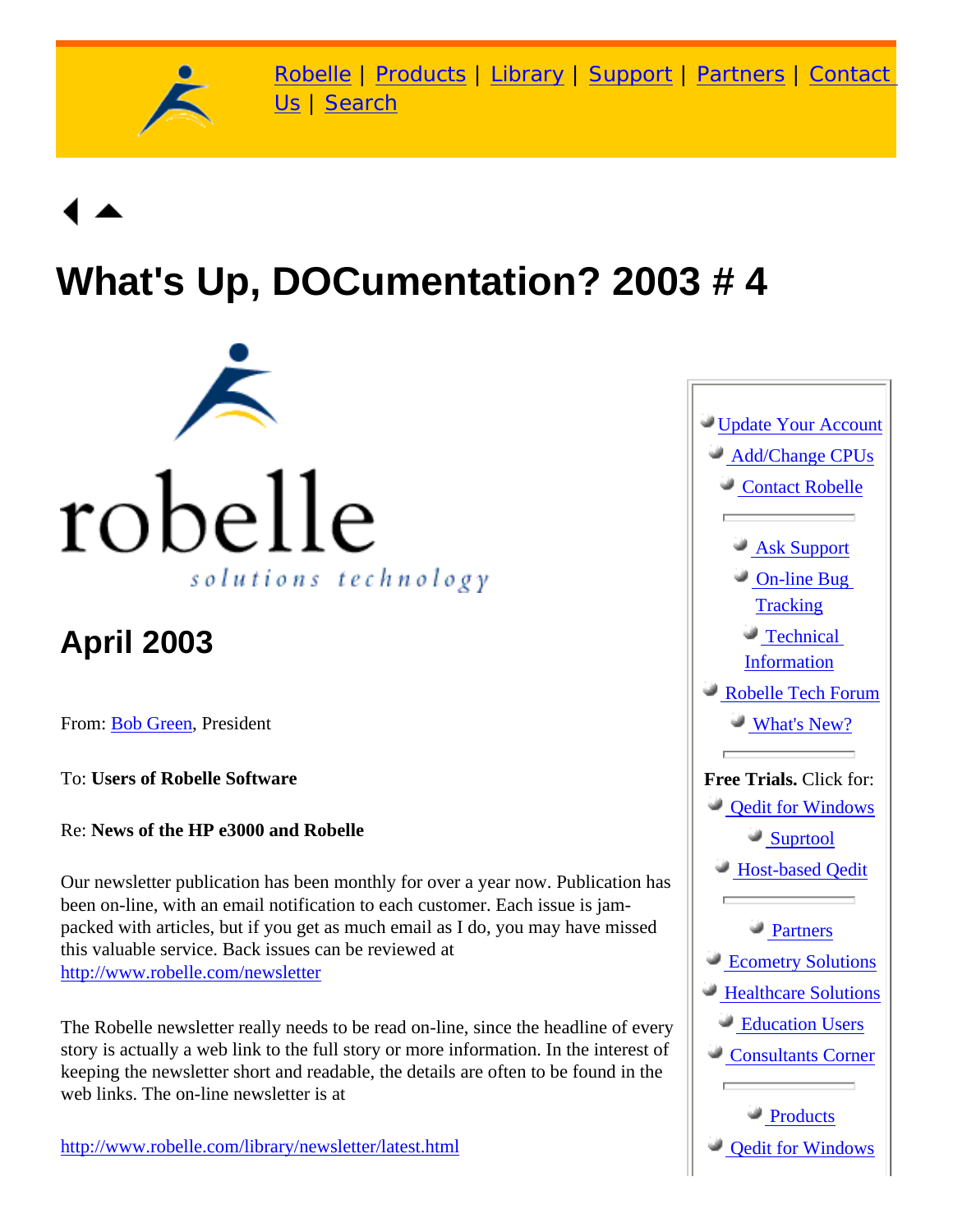## **Table of Contents:**

- [News and Upcoming Events](#page-1-0)
- [HP Tips](#page-2-0)
- [Qedit Tips](#page-3-0)
- [Suprtool Tips](#page-3-1)
- [HP-UX and Migration Planning](#page-4-0)
- [Links/Resources/Industry News](#page-5-0)



## <span id="page-1-0"></span>**News and Upcoming Events**

### **[Order Up-to-Date Printed Manuals](http://www2.ondemandmanuals.com/robelle)**

A new service from Robelle: you can order on-line the latest manuals for Qedit and Suprtool (for MPE/ix and for HP-UX). These professionally bound manuals will be printed immediately upon your request and billed to your credit card (via a service called OnDemandManuals.com). The Qedit manuals are \$25 US and the Suprtool manuals are \$30 US. (You may recall that we are also offering [old printed manuals for "free"](http://www.robelle.com/library/newsletter/=) - just the shipping cost. This new "on demand" service is for brand-new manuals with the latest information.)

### **[Attention Qedit & Suprtool users!](http://www.robelle.com/library/manuals/welcome.html#oldmanuals) Robelle has a special offer ……**

For a limited time Robelle is giving away free manuals\* (excluding shipping fee):

Suprtool for MPE – version 4.3 Suprtool for HP-UX - version 5.0 Qedit for MPE - version 5.0

Shipping fee:

Regular mail - \$6 per manual FEDEX - \$24 per manual



All prices quote in US dollars. Shipping fee must be paid by credit card, Visa & MasterCard accepted. Contact sales department at 888-762-3553 or sales@robelle.com to order your manuals (or just use our [manual order form \(MS Word\).](http://www.robelle.com/library/newsletter/manual-order-form.doc)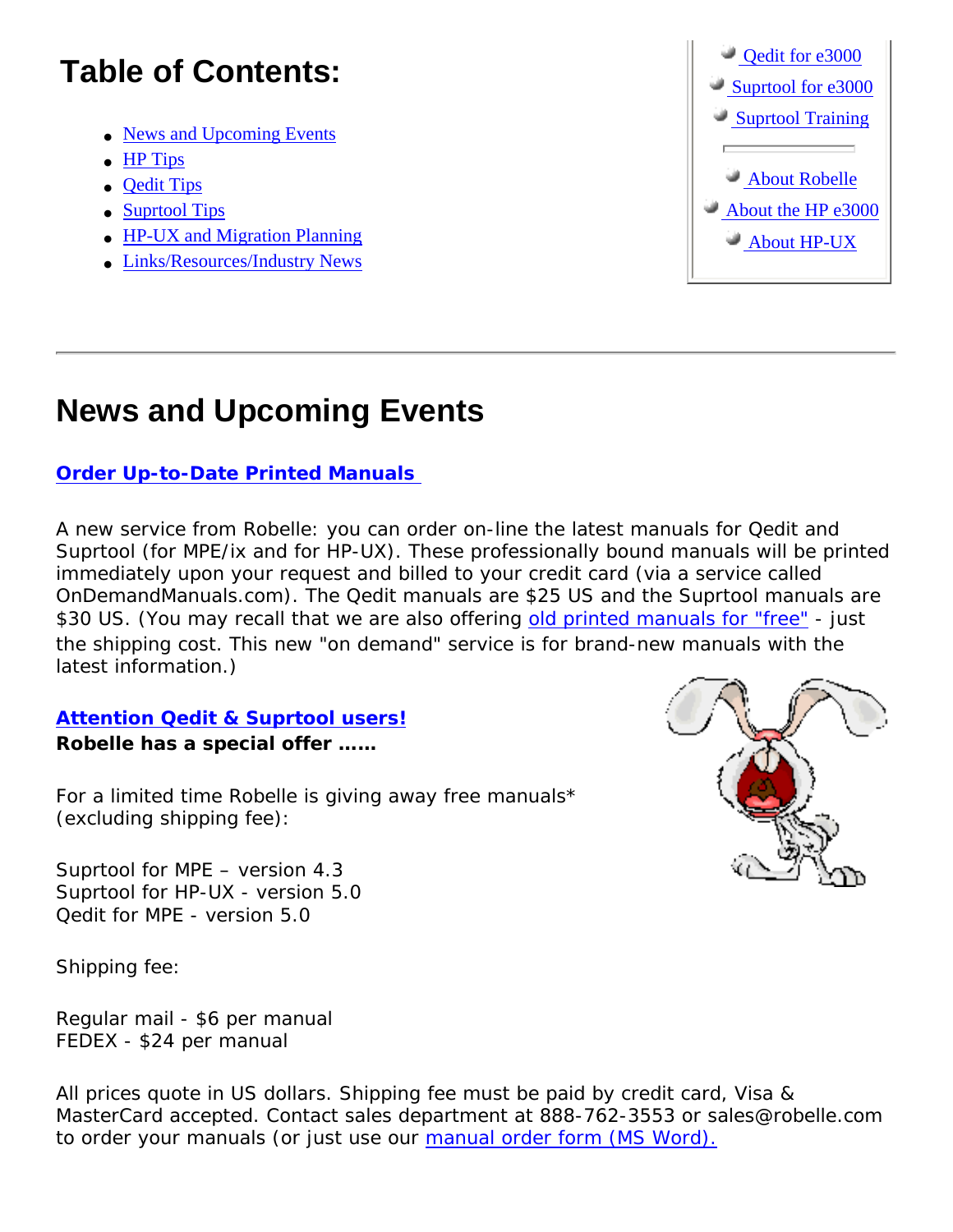\*While supplies last

#### **RUGs Still Active**

The Greater Houston Regional User Group is having their next meeting on April 17th, 2003. This is an all day event and includes a tour of the new HP headquarters (formerly known as the Compaq campus.) In the morning users will hear from HP representatives on their Road Map for MPE and HP-UX. They will also hear about a non-profit organization HoustonWireless.org. In the afternoon users will discuss HP's plans for the Proliant series. For more information, email goodoff@hal-pc.org

### <span id="page-2-0"></span>**HP Tips**

#### **[Support Call of the Week: C Compile Error](http://www.robelle.com/tips/mpe.html)**

[Barry Lake of Allegro](http://www.allegro.com/people/barry/) recently helped resolved a Robelle support issue in which a customer was having trouble compiling a C program within Qedit for MPE, and believed that Robelle software was at fault. The error in question was:

line 1438: error 1615: Default parameter specification not supported.

The offending line of code was:

fnum = FOPEN ( fname, fop, aop, -recsize,,,,,, filesize );

We've frequently done similar things in our own C programs, so we know this should work, and we often do compiles inside Qedit, as well, so we were fairly certain the problem didn't have anything to do with Qedit. For the most part Qedit simply passes non-Qedit commands to MPE for execution. But just to be sure, our first troubleshooting tactic was to have the customer try the same compile command from the MPE prompt. As expected, he got the same error, which ruled out Qedit as the culprit.

For the answer, click the link above.

3/7/2003

#### **[net.digest for March](http://www.burke-consulting.com/net_digest/nd_2003_03.htm)**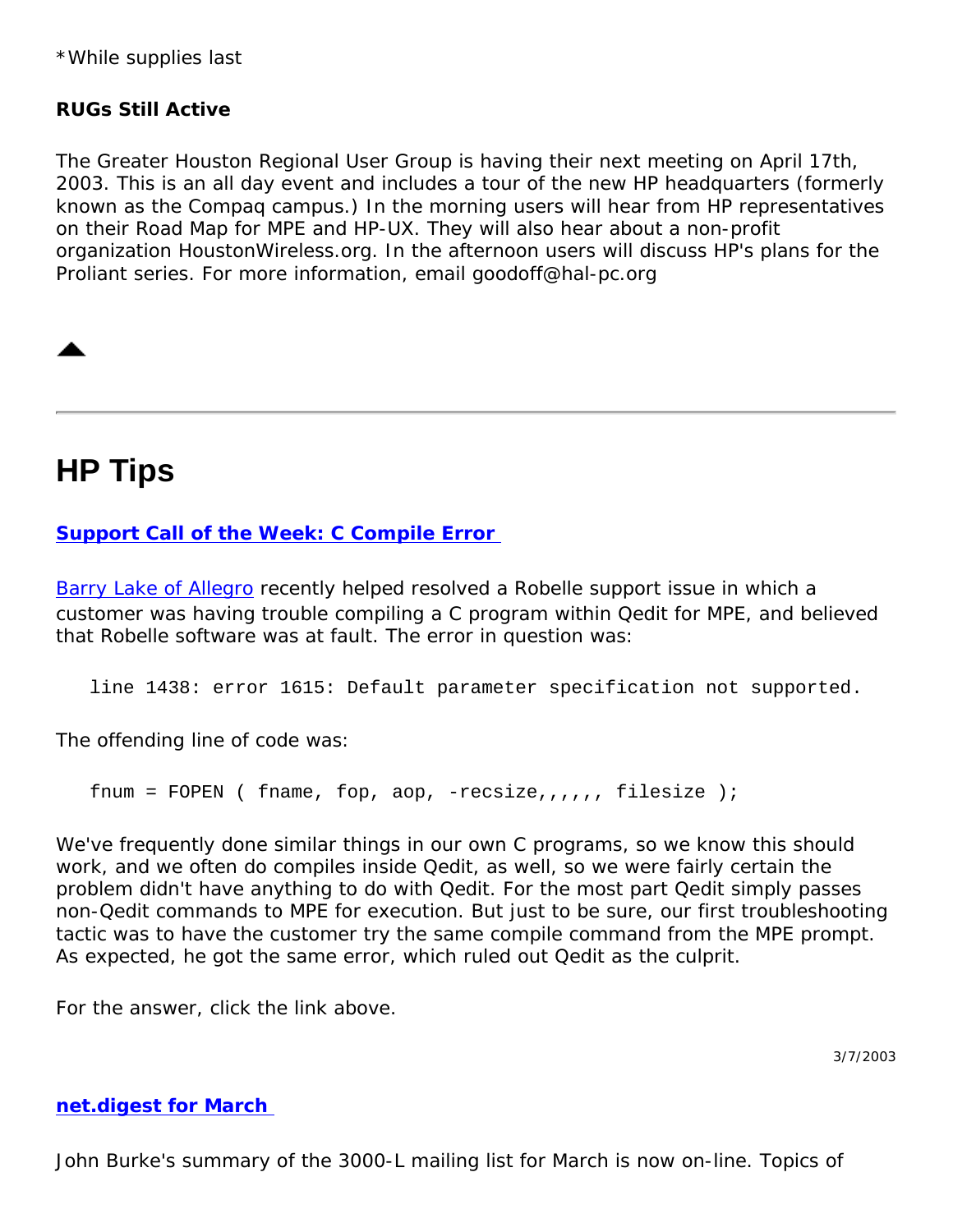interest: connecting new SCSI drives to old 3000s, QCTERM 1.0, NMMGR settings for FTP transmission robustness, and 'surprises' on HP hardware support contracts.

#### **[MPE/iX 7.0 Powerpatch 2](http://www.3kworld.com/newsroom.asp?appmode=itemDetail&news_PK=4523)**

HP has released Powerpatch 2 (WBWGDT7A), including Java SDK Version 1.3, WebWise Replaces Apache in FOS, HPBrowse/iX 36384A.00.06 HFS filename and Byte-Stream, Increase maximum job and session limits to 3300, and more.

#### **[Hidden Value: March Column](http://www.burke-consulting.com/hidden_value/HV_2003_03.htm)**

Topics in John Burke's column this month: SHOWUSERLOG (etc.), ACCEPT FREE, impact printers, Apache in the C queue, IPL errors, crash recovery, FTP access, and much more....

### <span id="page-3-0"></span>**Qedit Tips**

#### **[Qedit: Inserting Same Block Many Times](http://www.robelle.com/support/qedit/reinsert.html)**

From the [Qedit FAQ:](http://www.robelle.com/support/qedit/welcome.html) How do i re-insert the same block of text many times in Visual mode. Answer: Use A0 to copy from the Hold0 file. Click link above for more details.



### <span id="page-3-1"></span>**Suprtool Tips**

#### **[Splitting Byte Fields](http://www.robelle.com/tips/suprtool.html#split)**

Suprtool can now extract portions of a byte field based on the occurrence of certain characters.

Considering the following Data: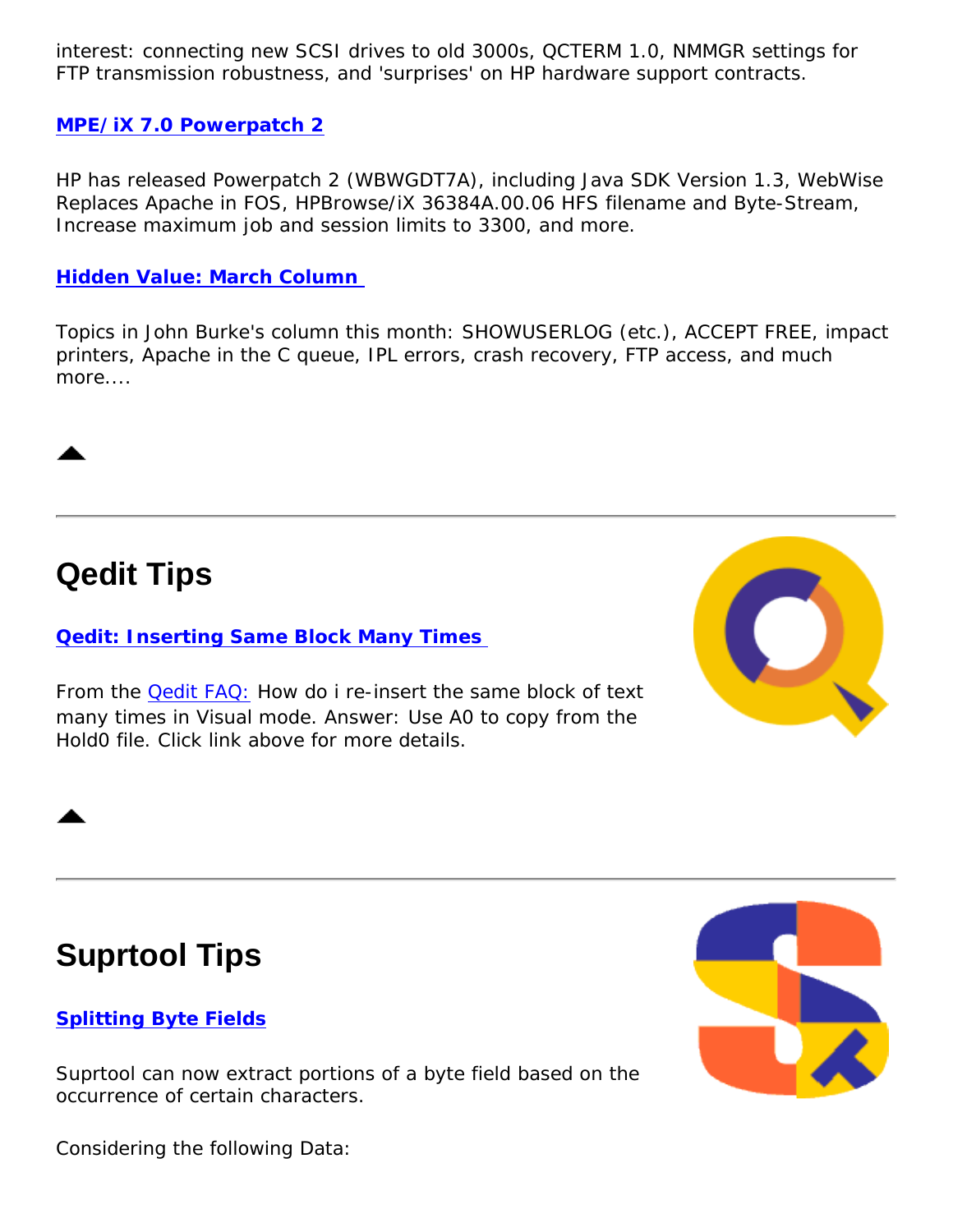Armstrong/ Neil/ Patrick Green/ Bob/ Miller Fritshaw/ Elizabeth/ Edwards/ Janine/ Armstrong/Arthur/Derek

For all the details on how you would split this into 3 fields, click the link above. This feature was added in Suprtool version 4.6.03, which is available as a pre-release.

#### **[Suprtool Coding Tips](http://www.robelle.com/tips/st-coding.html)**

Neil Armstrong has written some tips for improving your Suprtool programming style:

Suprtool is not only a database tool, but is also a language. Like any "programming" language there are things you can do to improve the readability of the scripts you are writing.

Suprtool does very little work when accepting commands. It does syntactic checking and some semantic checking of the commands, but Suprtool does very little work until you "xeq" the task or exit. (The Table command is the exception to this rule as it may have to read and sort a file to fill the table!)

Click the link above to see Neil show some "bad" code, which hides the logic of the task, and then demonstrate how to improve it.

## <span id="page-4-0"></span>**HP-UX and Migration Planning**

#### **[Eloquence B.07.00 Official Release](http://www.hp-eloquence.com/support/B07/)**

The Eloquence B.07.00 database includes a fully integrated and improved TurboIMAGE compatibility extension which delivers outstanding compatibility to the TurboIMAGE database used with the HP e3000 applications.

Eloquence B.07.00 also adds substantial database improvements including support of database restructuring and performance enhancements, an enhanced version of the JDLG Java based GUI and the WebDLG web based user interface, updated support for recent Linux distributions and support for the Intel Itanium architecture. For more information on Eloquence, visit [Eloquence3000.com](http://eloquence3000.com/)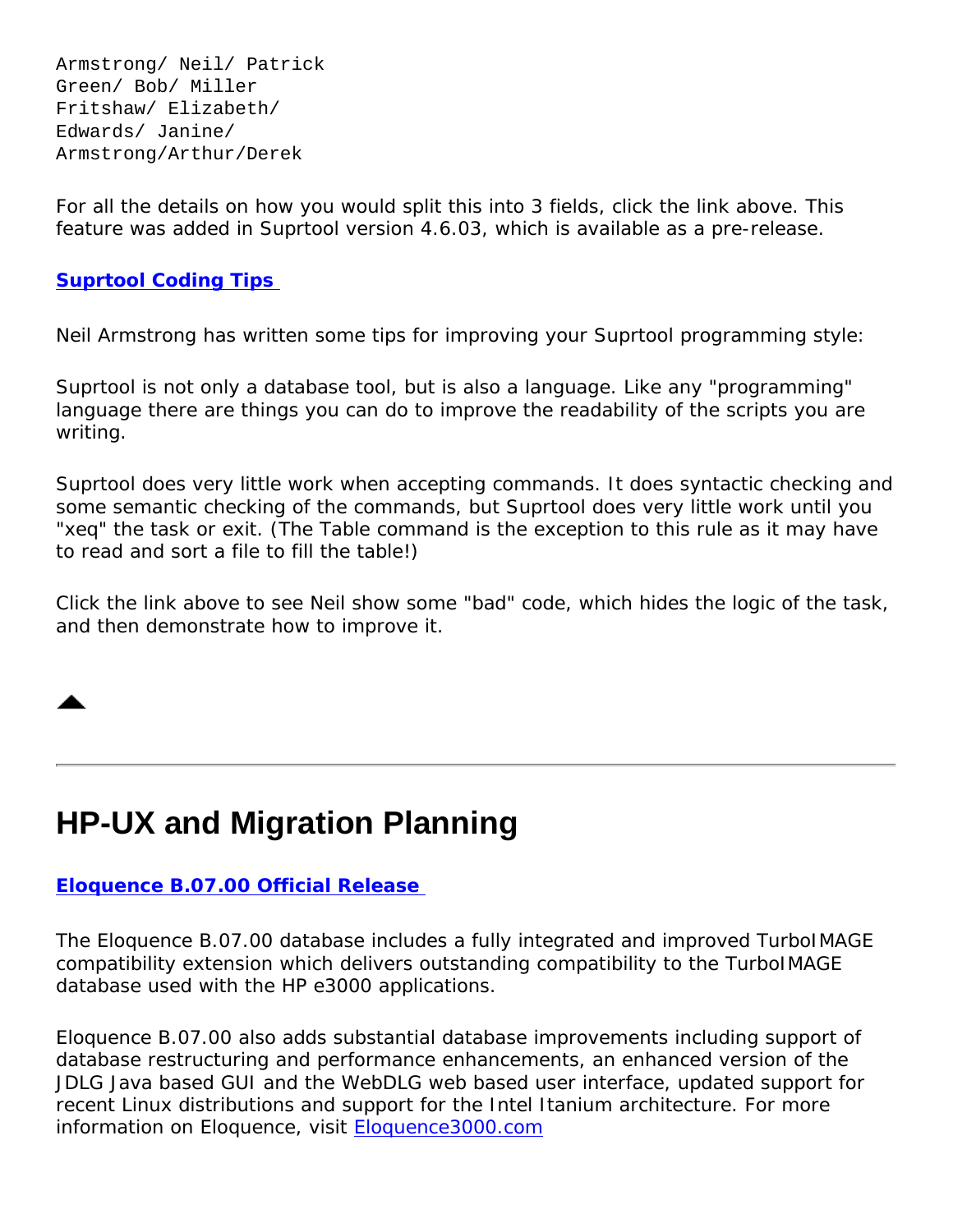#### **["HP Says It's On Target for e3000 Phaseout"](http://www.serverwatch.com/news/article.php/2170241)**

From an article in *ServerWatch* magazine:

*Schneck said the company is aware that customers will likely continue to use the platform past its December 31, 2006 end-of-support date. To that end, he said HP will "allow access to existing patches, key docuementation and some . . . technical content." At this point, he said, the company hasn't finalized plans for distribution of that material. He also said the company intends to remove barriers to the creation of platform emulators by third party developers, though he couldn't comment on the nature of HP's "fairly immature" plans in that area except to say the company will make the process "as simple as we possibly can."* 

### <span id="page-5-0"></span>**Links/Resources/Industry News**

#### **[Quick and Dirty Solutions with CI Programming](http://www.robelle.com/tips/mpe.html#ciprog)**

An overworked, understaffed data processing department is all too common in today's ever belt-tightening, down-sizing and de-staffing companies.

An ad-hoc request may come to the harried data processing manager. She may throw her hands up in despair and say, "It can't be done. Not within the time frame that you need it in." Of course, every computer-literate person knows deep down in his heart that every programming request can be fulfilled, if the programmer has enough hours to code, debug, test, document and implement the new program. The informed DP manager knows that programming the Command Interpreter (CI) can sometimes reduce that time, changing the "impossible deadline" into something more achievable.

Click the link above for CI programming tips.

#### **[Technical: Threads and Processes](http://www.robelle.com/library/smugbook/process.html)**

Here is a tip from Robelle's [HP Encyclopedia](http://www.robelle.com/library/smugbook/) on threads and processes in MPE, UNIX and Windows.

#### **[Consultant: Carlassara Design Inc](http://www.robelle.com/consultants.html#Carlassara)**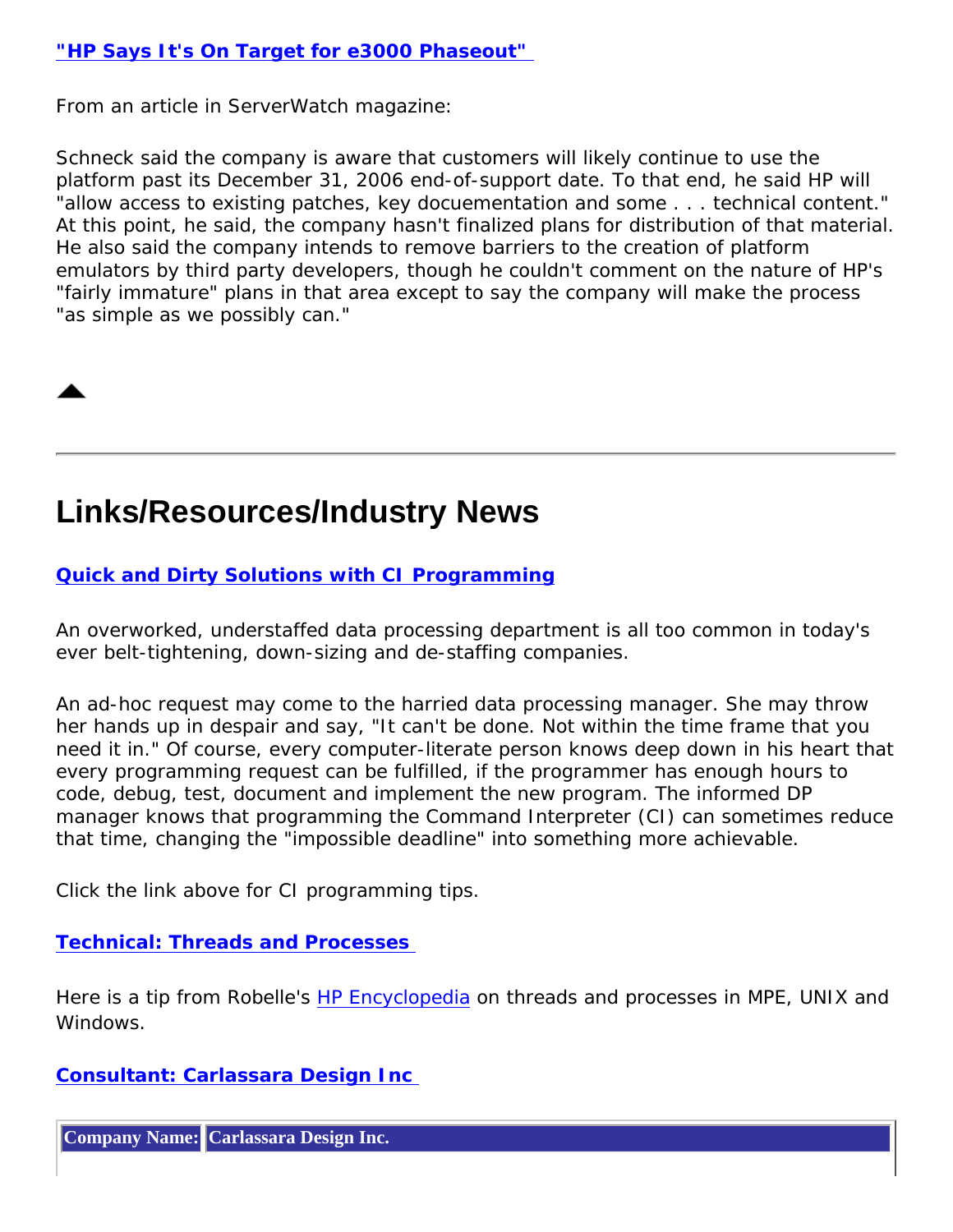| <b>Specialty:</b>                     | HP3000/MPE and HP-UX systems, POWERHOUSE, COBOL, IMAGE, ALLBASE and<br>other relational databases, SUPRTOOL, QEDIT, EXCEL and other MS products, DOS,<br>RJE, JCL, FTP, SMTPMAIL, and TOAD for querying ORACLE databases.                                                                                                                                                                                                                                                                            |
|---------------------------------------|------------------------------------------------------------------------------------------------------------------------------------------------------------------------------------------------------------------------------------------------------------------------------------------------------------------------------------------------------------------------------------------------------------------------------------------------------------------------------------------------------|
| <b>Description:</b>                   | Providing professional consulting services for nearly 20 years.                                                                                                                                                                                                                                                                                                                                                                                                                                      |
| <b>Contact:</b>                       | Alex Carlassara                                                                                                                                                                                                                                                                                                                                                                                                                                                                                      |
| <b>Email:</b>                         | carlassara@symaptico.ca                                                                                                                                                                                                                                                                                                                                                                                                                                                                              |
| Location:                             | Wellandport, Ontario, Canada                                                                                                                                                                                                                                                                                                                                                                                                                                                                         |
| <b>Phone:</b>                         | 905.386.6350                                                                                                                                                                                                                                                                                                                                                                                                                                                                                         |
| <b>Suprtool</b><br><b>Experience:</b> | Suprtool experience since 1985                                                                                                                                                                                                                                                                                                                                                                                                                                                                       |
| <b>Qedit</b><br><b>Experience:</b>    | Qedit experience since 1984. Some Qedit for Windows experience. Would recommend<br>QEDIT to others.                                                                                                                                                                                                                                                                                                                                                                                                  |
| <b>References:</b>                    | Wellington Management LLB, Boston MA Stelwire Inc., Hamilton ON. Nortel Networks,<br>Customer Service, Mississauga ON. Nortel Networks, Global Logistics, Milton ON. The<br>Hostess Frito-Lay Company, Mississauga ON. Ontario Ministry Of Health, Downsview<br>ON. Rubbermaid Inc., Mississauga ON. Pillsbury Inc., Willowdale ON. Macmillian<br>Bathhurst Inc., Mississauga ON. Canada Trust, Toronto ON. Northern Telecom Inc.,<br>Brampton ON. Resume and references are available upon request. |

### **Newsletter Distribution**

Robelle Solutions Technology Inc. provides the *What's Up, DOCumentation?* newsletter as a service to our customers. The newsletter is available on the web: in HTML format for browsing and PDF format for printing. Visit [www.robelle.com/library/newsletter/](http://www.robelle.com/library/newsletter/)

Comments about this issue, as well as ideas for future issues, including news, tips, and suggestions for articles, can be sent to [bgreen@robelle.com.](mailto:bgreen@robelle.com)

### **Previous Issue: March Newsletter**

The last newsletter also contains some interesting items, in case you missed it:

- \* New Major Suprtool Beta Release
- \* FTP Passwords with Security/3000
- \* QWIN Syntax Highlighting for Suprtool commands